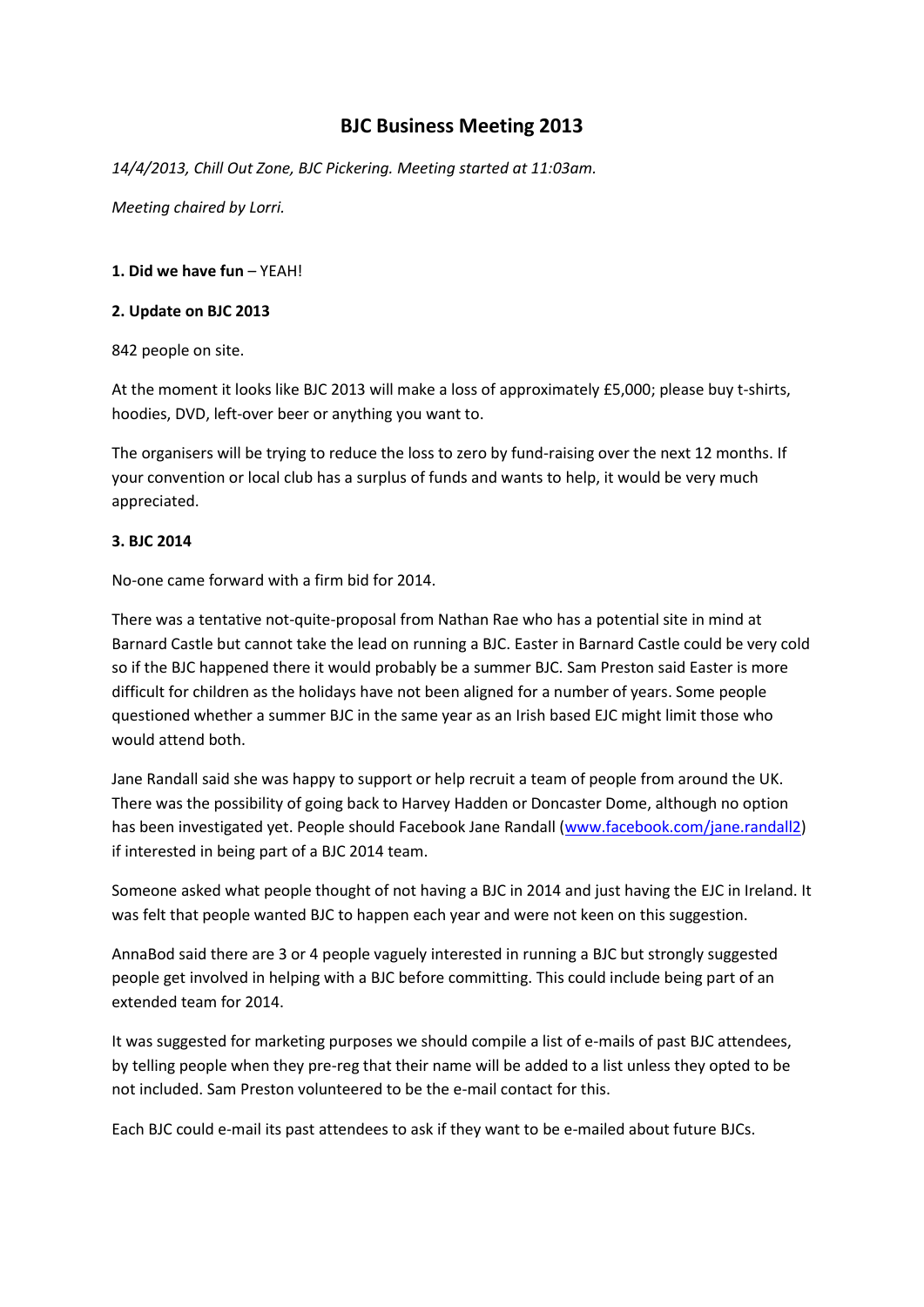#### **4. BJC 2015 & Future**

Brian said he was interested in running a BJC in Belfast but asked whether people would go to BJC if it was held in Belfast before he starts making any plans. The idea was greeted with cheers and a show of hands suggested most people at the Business Meeting would attend. However, it was noted that attendees at the business meeting tend to be more 'hard core' and therefore more likely to attend a BJC regardless of where it is held. It was suggested that helping with a BJC before would be good for the Belfast team to gain experience. They would likely get assistance from the Belfast Convention Bureau.

Emily suggested if anyone wants to be on a BJC team they should look at the BJC wiki (or add to it) [www.thebritishjugglingconvention.co.uk/wiki.](http://www.thebritishjugglingconvention.co.uk/wiki) Lorri suggested juggconorg Yahoo group was a good place for any convention organiser to get advice from other convention organisers [http://groups.yahoo.com/group/jugconorg.](http://groups.yahoo.com/group/jugconorg/)

Allan thought Martin Millard might be thinking of holding a BJC in Halifax.

Ron said that he wants to run a BJC but has no venue or team. He won't do it on his own though so will look for people and a venue over the next year with a view to putting in a bid for 2016 at next year's business meeting. It could be anywhere in the country (no venue in mind as yet) and it would be good to have other groups to bid against.

AnnaBod – make your BJC what you want it to be, eg Ceilidh, Post Office, Colouring Competition at BJC2013. Someone like Cindy at Nottingham to do decorations/nice finishing touches.

Jane said jugglers shouldn't just complain something needs doing at a BJC – they should do it. Suggestions for fun stuff are nice but essentials come first, so volunteer!

## **5. Thumbs up for BJC 2013**

Lorri asked people what they had particularly liked about 2013. Responses included:

- The postcards (secret post service) one card even got delivered to the lady at the garden centre across the road in just 3hrs
- $\bullet$  Bar was good this one from Ron;)
- The board games area
- Tiff's band
- Public Show was amazing \*lots of applause at this time\*
- Showers were excellent
- $\bullet$  Toilet paper was plentiful big thumbs up
- Juggling Live [www.jugglinglive.com](http://www.jugglinglive.com/) was fab
- The campsite shop was a great idea
- Renegade was very good this year
- Unicycle space was fab
- The Public show acts also performing in Renegade
- Having cashback available at the camp shop was good (Jak said it might be possible for BJC organisers to offer cashbank via phone banking but it would cost money)
- Claire said the new computerised reg-desk system designed by James was fantastic